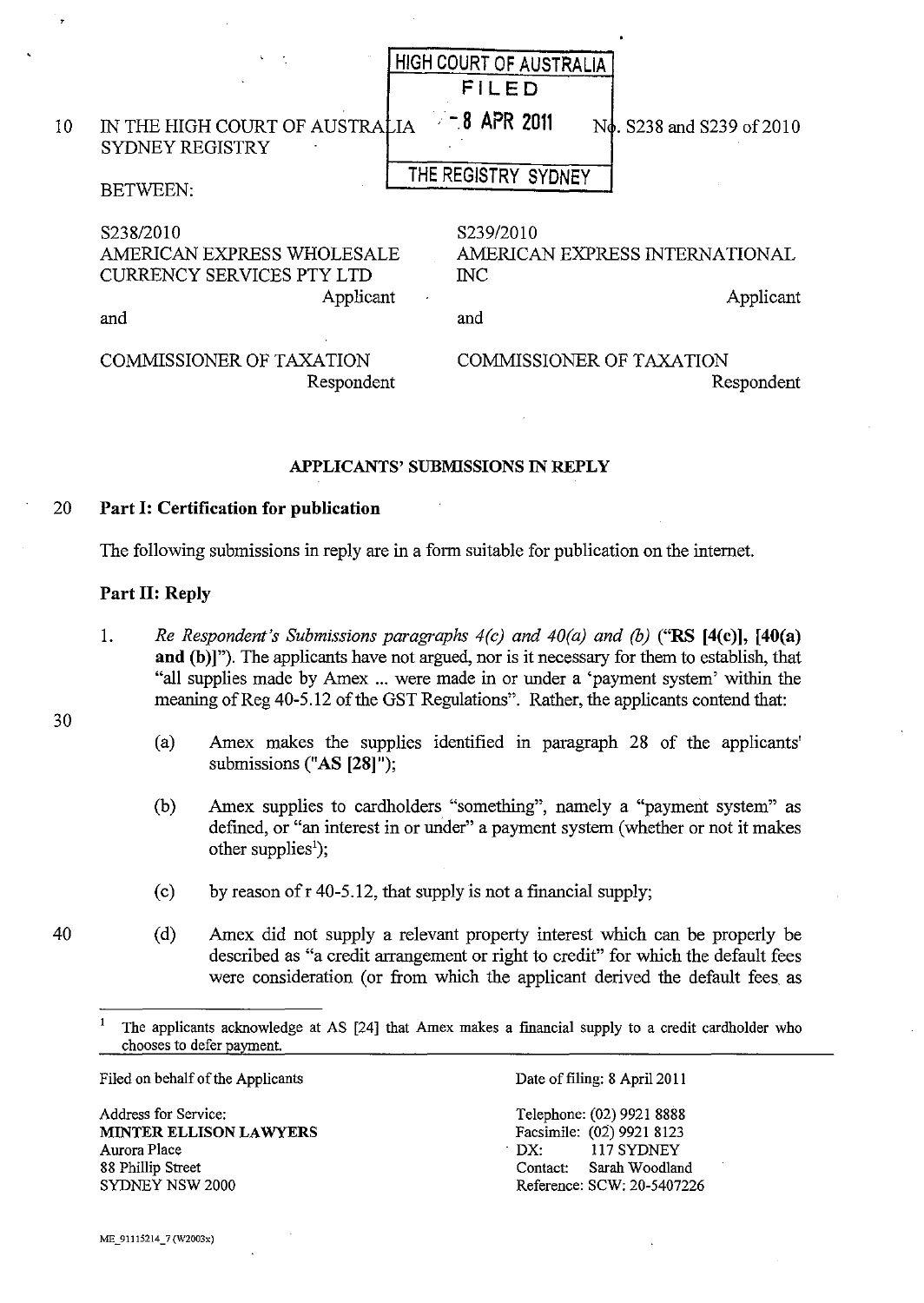revenue); accordingly there was no fmancial supply within the meaning of r 40-5.09 to which those default fees relate;

- (e) if (contrary to the applicants' submission), there was a fmancial supply which fell within the meaning of r 40-5.09 to which the default fees were related, there was nevertheless no financial supply by reason of the tie-breaking operation ofr 40-5.08, because there was also a supply of "something", namely a "payment system", or "an interest in or under" it.
- 20 2. Accordingly, the default fees are not revenue *from,* nor consideration *for,* an input taxed supply.
	- 3. *Re RS [8(e)]*. The respondent's assertion that 'revenue' in the numerator of the formula meant 'consideration' had its origin in the applicants' returns is incorrect. The applicants' returns simply set out its net amounts in numerical form (at AB -... As set out in AS [62], the Respondent's Compliance Activity Report issued on 13 April 2006 together with the assessments in dispute, made the positive assertion that the default fees were consideration for an input taxed financial supply by Amex and so should be treated accordingly in the apportionment calculations. However the real issue is that both parties treated the words "revenue from" in the numerator as meaning "consideration for". As is explained in the applicants' submissions that is consistent with the scheme of the GST Act.
	- *4. Re RS* [17]. Contrary to the respondent's assertion, the applicant does contest, and has done so at all times, that there was a relevant supply of a "credit arrangement or right to credit". The relevant supplies are as identified in AS [28] and do not involve the supply of a "credit arrangement or right to credit" (except in the case of a credit cardholder who chooses to defer payment).
- 40 5. *Re RS [24J, [28J, [41(a)].* Until now, the respondent has not argued that for the purpose of determining the apportionment of input credits, the debt which becomes payable by a cardholder to Amex gives rise to the making of a fmancial supply. Indeed, as Dowsett J observed at FC [46], the case on appeal was not conducted on that basis. The majority did not consider whether or not there had been an "acquisition supply" because no such contention was advanced. There is no application by the respondent to this Court seeking to raise this new argument belatedly on appeal.
	- 6. In any event, this new assertion that the acquisition of the debt due by the cardholder to Amex is the relevant financial supply simply emphasizes that the artificial division of the card system into a "payment system" in so far as the relationship with merchants is concerned but not in so far as the relationship with cardholders is concerned is flawed. The "acquisition" of a debt due by the cardholder to Amex when the cardholder uses a card to acquire goods or services from a merchant is so intricately connected with the emerging obligation of Amex to pay the merchant that they cannot be divided into two unrelated relationships. The consideration due by Amex when the cardholder purchases goods or services and incurs a debt to Amex does not flow to the cardholder but to the merchant. In these circumstances it would be inconsistent to treat the relationship with the merchant as being part of a payment system but not to do so in respect of the relationship with the cardholder. It is this

10

30

50

**ME\_91115214\_7 (W2003x)**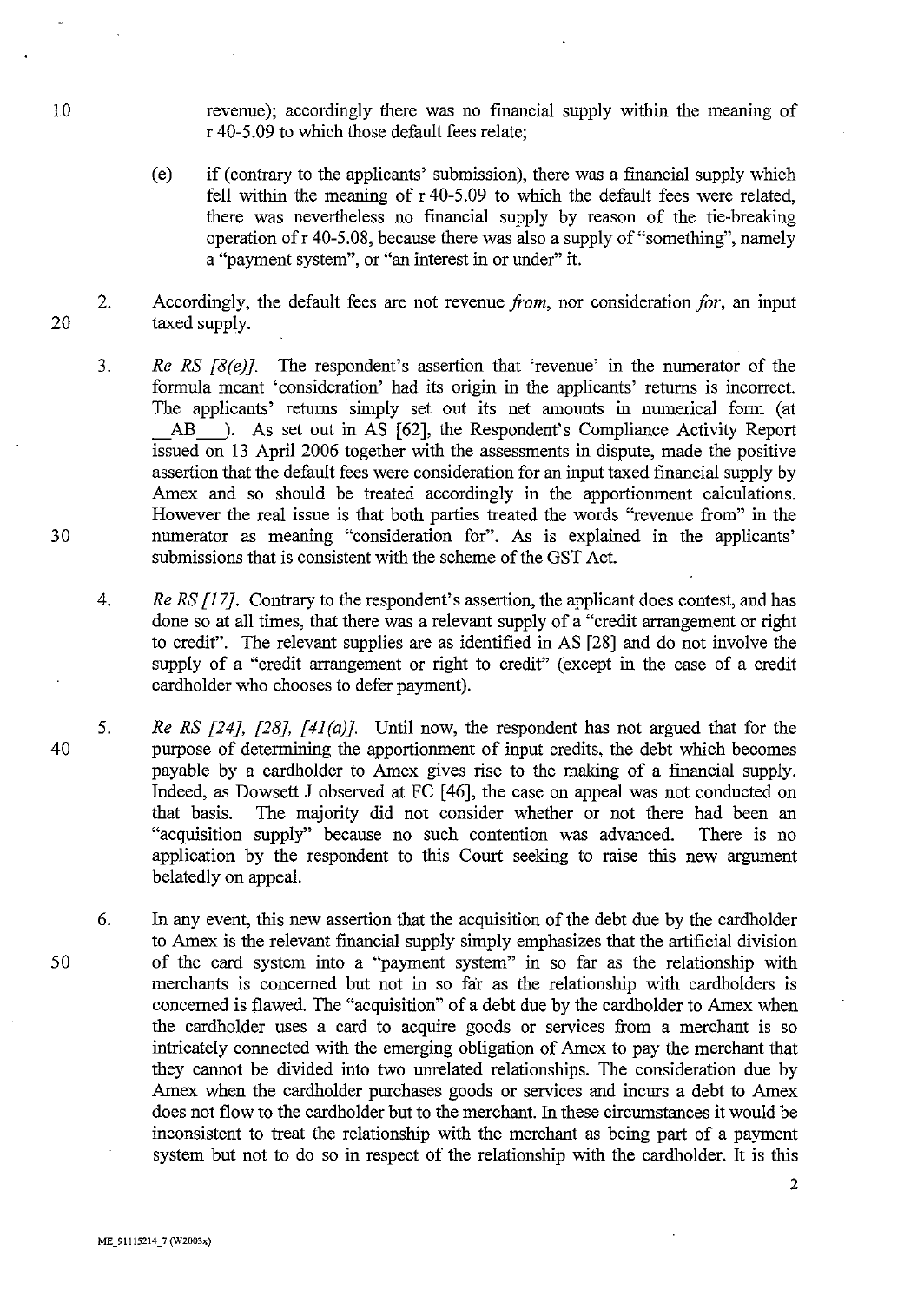- inconsistent treatment of the merchant fees as consideration for taxable supplies while treating the default fees as connected with input taxed supplies which leads to the inappropriate denial of input credits.
	- 7. Further the default fees are only paid when a cardholder fails to pay the outstanding balance or minimum amount (whichever is the case) in accordance with the cardholder's contractual obligations. The default fees are not consideration *for* or revenue *from* a debt created when the purchase was made, less still from an acquisition of any such debt. The respondent impermissibly seeks to substitute a "but for" test in establishing the relevant connection between the default fees and the acquisition of the debt by Amex. This is highlighted by the fact that default fees are not paid where a cardholder complies with the relevant obligations. While it is true that the default fees may not have accrued if the relevant purchase had not taken place, this "but for" test does not tell one what the default fee is *for*. As set out at AS [13] and [14], the default fees simply compensate Amex for its loss arising from a cardholder's default. The default fees are truly liquidated damages.'
	- 8. Further, even if there is an "acquisition supply" it must be for consideration if it is to be a financial supply. The respondent does not identify what consideration is provided for this "acquisition supply". The debt and the cardholder's obligation to pay Amex are one and the same thing. Consequently the acquisition of the debt is not for consideration unless the relevant consideration is the obligation to pay the merchant under what is admitted by the respondent to be a payment system.<sup>3</sup> If the acquisition of the debt by Amex is not a financial supply, it has no bearing on the outcome of this case. If the relevant consideration is the obligation to pay the merchant, this demonstrates that the relationship with the cardholder is part of the payment system.
	- 9. *Re RS [27]*. The respondent's contention that the default fees were derived from the supply of the "right to present the card in satisfaction of the purchase price of goods and services" is incorrect. Once again the respondent substitutes a "but for" test. The default fees are payable by reason of breach by the cardholder of its contractual obligation to pay the amount required by the relevant date. The fact that the default fees would not be payable if the card was not issued in the first place tells one nothing about what the default fees were for.
	- 10. *Re RS* [29]. RS [29] fails to appreciate that a financial supply must be "for consideration". As set out in AS [19], the scheme of the GST Act is that all acquisitions by registered entities are creditable unless the acquisition relates to making an input taxed supply. A financial supply is input taxed; however, a supply cannot be a fmancial supply unless it is of a property interest and made "for consideration".<sup>4</sup> If a particular receipt is not consideration for a financial supply, it cannot result in a reduction of input tax credits which are otherwise allowable. By ignoring that a financial supply must be for consideration, the assertion in the last sentence of RS [29] proposes that input tax credits must be denied for any entity that makes a fmancial supply even if the relevant revenue was derived from (or was consideration for) a taxable supply and only had a secondary relationship to the

ME\_91115214\_7 (W2003x)

10

20

30

40

50

<sup>&</sup>lt;sup>2</sup> Dunlop Pneumatic Tyre Co v New Garage and Motor Co [1915] AC 79 at 86.

<sup>&</sup>lt;sup>3</sup> Regulation 40-5.09(1)(a)(i).<br><sup>4</sup> Pregulation 50.5.00(1)(s)(i).

Regulation 50-5.09 $(1)(a)(i)$ .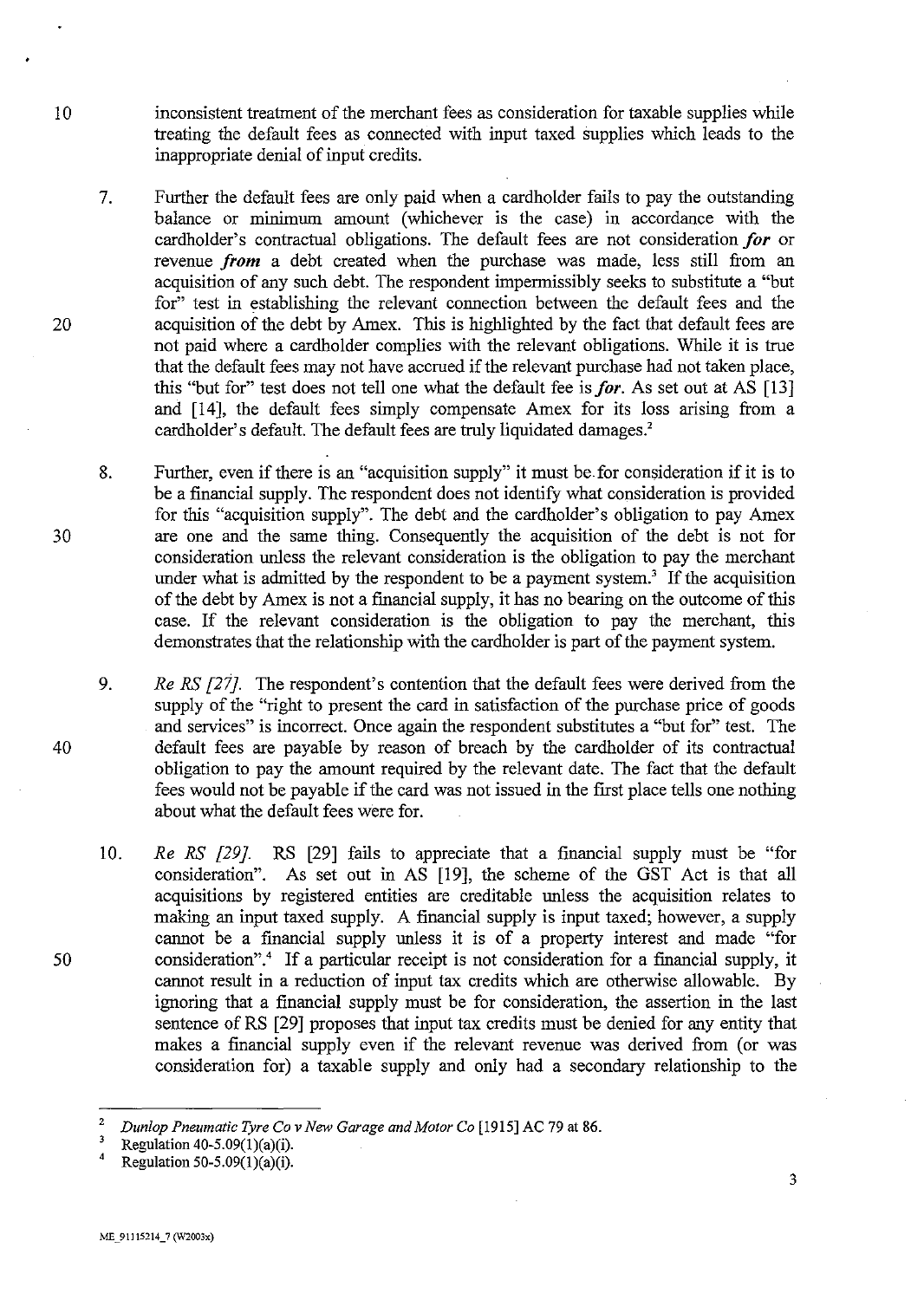- fmancia1 supply. Such a proposition does not arise from the words of the legislation, does not meet any identifiable statutory object and should be rejected.
- 11. The reference in footnote 50 to the judgment of this Court in *Reliance Carpet'* is misplaced. The passage cited went to the determination of whether or not a particular payment was consideration for a supply, and in circumstances where there was a specific statutory regime<sup>6</sup> dealing with forfeited deposits, so as to generate a liability for GST output tax. It has no relevance to the determination of whether a receipt should be treated as being derived from a particular source for the purposes of apportioning input tax credits.
- 12. *Re RS [34]*. The respondent misunderstands and incorrectly records the applicants' argument, apparently in terrorem. The applicants do not suggest that all supplies involving transfers of funds into or out of bank accounts are not input taxed financial supplies, nor is that the consequence of the submissions advanced by the applicants. If it be the case that some of the examples in Parts I and 2 of Schedule 7 are "meaningless", the statute itself expressly contemplates that the examples might be inconsistent with the regulation and thus necessarily erroneous. The important difference between the holder of an Amex card and a person with a savings account is that the Amex card is used, and intended to be used, to make a payment to a merchant via a system whereby the cardholder incurs a debt to Amex and Amex becomes indebted to the merchant. The Amex card system is so far removed from the relationship under a typical bank savings account as to not bear comparison.
	- 13. *Re RS [37 – 39]*. The respondent's contention that the applicants' argument before the Full Court necessarily meant that card fees are taxable is irrelevant and incorrect. That question has never been put in issue by the respondent and was not a basis on which he ran his case below. As it happens, the reason that this has never been an issue below is that such an argument by the respondent is foreclosed to him by reason of him having issued a binding ruling(s) to the effect that Amex (and others in similar positions to it) are not required to pay GST on the annual fees derived from cardholders<sup>7</sup>. These rulings are not in evidence because the respondent has not until now made this assertion. In the absence of such a binding ruling Amex could have sought to recover the GST on the annual fees from cardholders. In view of these binding rulings it is entirely appropriate that Amex comply with them.
	- 14. The matters raised in footnote 73 are irrelevant. Unlike the ruling referred to in the previous paragraph which is binding on the respondent, the reference in this ruling to what is and what is not a "payment system" is not binding on Amex. It is merely a statement of opinion on the interpretation of the relevant taxing statute. Further, the irrelevant implication in footnote 73 that the GST liability that might be payable if annual fees were, in the absence of the respondent's binding ruling, consideration for a taxable supply (a question which is beyond the scope of this case) would completely offset the additional input tax credits if the applicants are successful is not sustainable. If card fees were consideration for a taxable supply, those fees would be included in both the numerator and denominator in the formula, resulting in a significant increase

30

10

20

40

<sup>&</sup>lt;sup>5</sup>  $FCTv$  *Reliance Carpet Co Pty Ltd* (2008) 236 CLR 342.

<sup>&</sup>lt;sup>6</sup> cf: s 49(2) of the *Property Law Act 1958* (Vic).

<sup>7</sup> See public ruling *GSTR 200212 Goods and Services Tax: GST Treatment of Financial Supplies and Related Supplies and Acquisitions;* Schedule 2; Line B41 and a private ruling issued to Amex dated 20 March 2000. 4